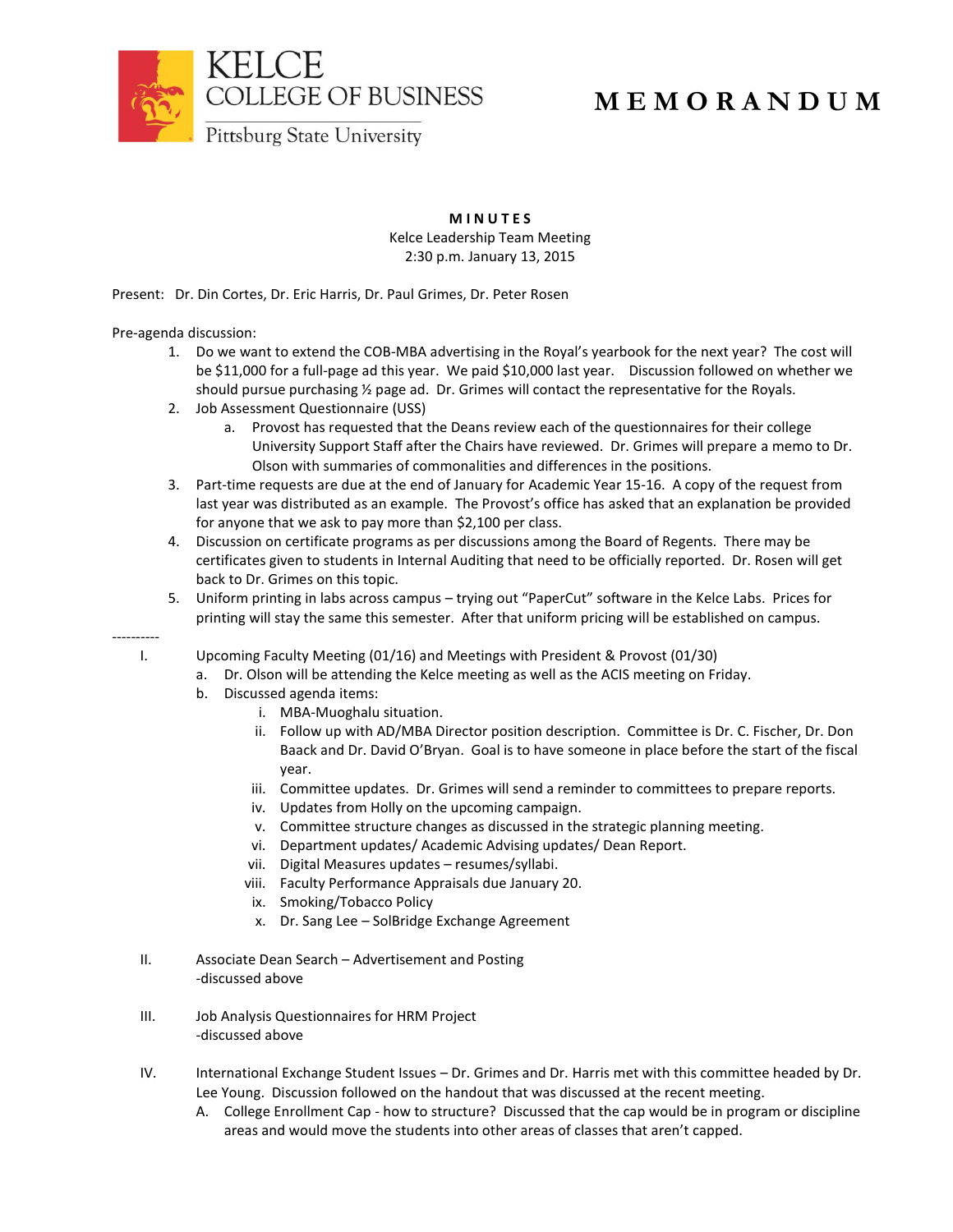- B. Other fixes? Is there anything missing in Dr. Young's agenda.
- C. Dr. Grimes asked the 3 KCOB Chairs to form a committee to work with Suzanne Hurt to come up with a policy to include alternatives for exchange student enrollments. Committee will aim to have this completed by March 1.
- D. Discussed study abroad programs for Kelce majors. Dr. Grimes has asked for information from the International Office on exchange programs for Kelce students.
	- a. Set up a web page with links to the study abroad programs.
	- b. Dr. Grimes will pursue getting a list of exchange programs.
- V. Return to Strategic Planning set a date!
	- a. Discussed setting up a date for strategic planning.
- VI. Miscellaneous
	- A. Faculty Development Accounts policy to spend these down
		- a. All departments have faculty who have funds in these accounts. Faculty need to spend these funds. Agreement to have faculty use faculty development funds before using departmental or college funds for travel.
	- B. New Smoking/Tobacco Policy
		- a. This policy is now in effect. Chairs were asked to review the policy. Discussion followed on how we are to handle anyone smoking on university property.
	- C. AACSB Curriculum Workshop faculty members to send?
		- a. We need to appoint a curriculum review task force which would be required to attend this meeting. Meeting will be St. Louis in May.
		- b. The task force will be a subset of the UG Curriculum Committee would send one rep from each department including Suzanne Hurt (Dr. Maceli, Dr. Bracker, Dr. O'Bryan).
	- D. Solbridge Faculty Exchange Agreement
		- a. This is the school that Dr. S. Lee has been visiting each year. Faculty Exchange Agreement has been proposed by Dr. Lee. He will talk about this agreement at the Kelce Faculty Meeting on January 30.
	- E. Chamber Coffee Calendar chairs were asked to attend coffee's this spring
	- F. Kansas Teacher Licensure
		- a. Discussed the Kansas Teacher Licensure Regulation Changes as per the handout.
	- G. Lab Printing Trial in Kelce Labs discussed above
	- H. Hall Video Display
		- a. Discussed allowing each department to set up a slide show each month on the display.
			- i. February MGMKT; March ACIS; April EFB
	- I. Endowed accounts for Kelce
		- a. Discussed funds that are available to the college, although many are restricted to scholarships.
- VII. Updates and Announcements
	- A. Cortes Finance Faculty Position Update
		- a. Departmental meeting with the Provost will be 1/23 (Friday)
		- b. Update on open position discussed special conditions on the Appoint Request for incoming finance assistant professor. If candidates do not complete degree required for position prior to start date, they cannot be appointed to a tenure earning position. Candidates then would need to be appointed to a non-tenure earning temporary 1-year position.
			- i. We need to implement a standard practice that if the candidate hasn't completed the degree by the specified time, then they would receive less salary in a nontenure earning position. Next time an ABD is hired in the college the special conditions on the appointment needs to be discussed beforehand.
		- c. Faculty Performance Appraisal discussion.
		- d. Lumen Grant Ms. Freund and Dr. Bracker will be attending meeting in Portland, OR.
		- e. Working with Brett Dalton on a news item for the department.
		- f. Need to discuss Micropolitan Report with Dr. Grimes.
		- g. Class sizes EFB has two classes that have less than 5 students enrolled.